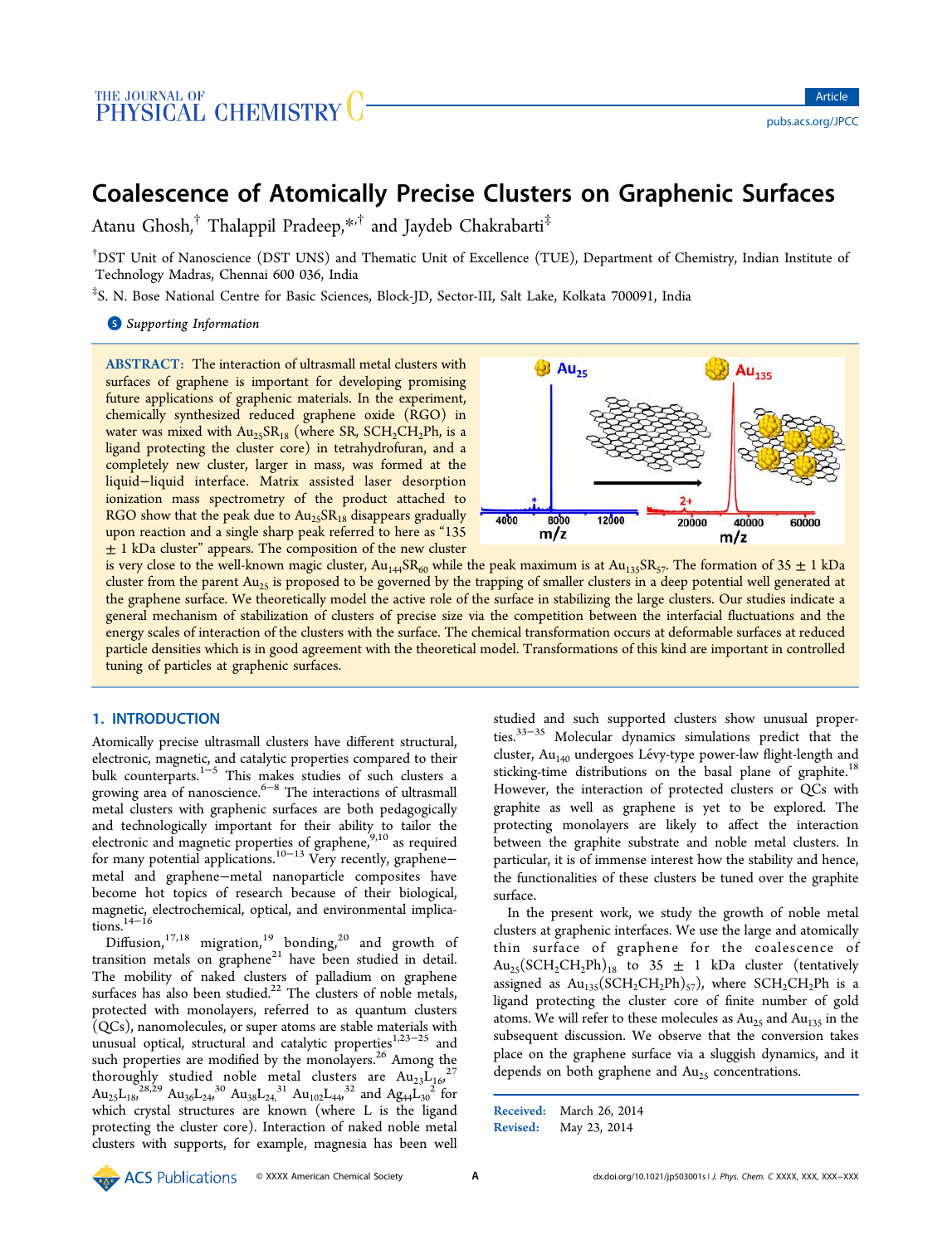### 2. EXPERIMENTAL METHODS

Synthesis of Graphene. Details about the synthesis of graphene have been presented in the experimental section (Supporting Information S1). Brifely, graphene oxide (GO) was prepared by the modified Hummer's process. <sup>36</sup> Then GO was reduced to reduced graphene oxide (RGO) by hydrazine.

**Synthesis of Au**<sub>25</sub>. We have prepared the parent material  $Au<sub>25</sub>$ , by our in-house-developed method. The concept of slow reduction was used to prepare this material. To  $\text{HAuCl}_4$  in a methanol−tetrahydrofuran (THF) mixture (100 mg, 25 mM), 3 equiv of phenylethanethiol  $(SCH_2CH_2Ph)$  was added under stirring at room temperature. After 30 min, 10 equiv of ice cold solution of NaBH<sub>3</sub>CN in 2 mL of cold water was added and the solution was kept stirring at room temperature. Evolution of  $Au<sub>25</sub>$  was investigated by time dependent MALDI MS study using DCTB (*trans*-2-[3-(4-*tert*-butylphenyl)-2-methyl-2 propenylidene]malononitrile) as the matrix. This matrix is important to get clusters without fragmentation as reported previously.<sup>3</sup>

Reaction of Graphene with the  $Au_{25}$  Cluster. About 100  $\mu$ L of as-synthesized Au<sub>25</sub> in tetrahydrofuran (THF) was added to a 3 mL suspension of chemically synthesized graphene<sup>36</sup> (0.01 wt %) in water, which was thoroughly cleaned and contained no impurities. Rapid disappearance of the color of the mixture was noticed and almost simultaneously a black matter suspended at the top. The aqueous phase became colorless. Time dependent MALDI MS study of this black suspended matter was performed. Initial MALDI MS measurement of this matter shows the presence of different cluster masses. After a long time (120 min), for a required amount of cluster and graphene (0.01 wt %), we got a single peak in MALDI MS. In Scheme 1, we show a cartoon representation of this reaction.

Scheme 1. Schematic Representation of the Reaction of  $Au_{25}(SCH_2CH_2Ph)_{18}$  with Aqueous Suspension of Graphene<sup>a</sup>



*a* A magnetic pellet used for stirring is shown at the bottom of the glass bottle, used for synthesis.

UV−vis Measurement. PerkinElmer Lambda 25 UV−vis spectrometer was used for the measurements. Spectra were typically measured in the range of 190−1100 nm.

MALDI MS Measurement. The mass spectrometric studies were conducted using a Voyager DE PRO Bio spectrometry Workstation (Applied Biosystems) MALDI TOF MS instrument. A pulsed nitrogen laser of 337 nm was used for desorption ionization and TOF was operated in the delayed extraction mode. Typical delay times employed were of the order of 75−150 ns. The mass spectra were collected in the positive ion mode and were averaged for 200 shots. Most of the measurements were done in the linear mode. To study the evolution of  $Au_{25}$  by MALDI MS, 1.5  $\mu$ L of the reaction mixture was taken out during its synthesis and mixed with 2.5  $\mu$ L of DCTB matrix, prepared in toluene. The mixture was

spotted on the target plate. The plate was left to dry in air and inserted into the spectrometer. It was assumed that after spotting that there was no progress in the reaction.

In the case of the black suspended matter (during  $Au_{25}$ − graphene reaction), each time, a small amount of the product (graphene and the cluster) was taken out using a 10  $\mu$ L pipet tip. Then the material was mixed with freshly prepared 2.5  $\mu$ L of toluene solution of DCTB. The sample was dried in air and inserted into the spectrometer.

TEM Measurement. TEM images were collected using a JEOL 3010 microscope. A diluted solution of  $Au_{25}$  was spotted on carbon coated copper grid and was dried in laboratory ambience. Images were collected at 200 keV. In the case of the black suspended matter, a small amount of it was taken out from the bottle and spotted on the grid. It was dried in laboratory ambience.

### 3. RESULTS AND DISCUSSION

As  $Au_{25}$  has been characterized in great detail previously<sup>38</sup> by various studies, we present only essential details here. Typically, the samples are characterized by their well-defined optical absorption features.<sup>1</sup> The positions of peak maxima, peak shape, and intensities are specific to  $Au_{25}(SCH_2CH_2Ph)_{18}$  in THF (Figure 1). As the spectrum of  $Au_{25}(SCH_2CH_2Ph)_{18}$  has



Figure 1. UV−vis spectrum of the as-synthesized sample. The spectrum matches with the reported spectrum of  $\text{Au}_{25}(\text{SCH}_{2}\text{CH}_{2}\text{Ph})_{18}$ .<sup>1</sup> Inset: MALDI MS spcetrum of the sample in the positive ion mode. The peak at *m*/*z* 7391 confims the formation of  $\rm{Au_{25}(SCH_2CH_2Ph)_{18}}$ . The fragmented product,  $\rm{Au_{21}(SCH_2CH_2Ph)_{14}}^+$ is shown with an asterisk (\*).

been discussed thoroughly, we merely note that the spectrum is comparable to the published data.<sup>1,37,38</sup> The purity of the sample is proven by its unique MALDI MS spectrum (inset of Figure 1), showing a narrow  $(\Delta m = 15)$  peak at 7391 due to  $\text{Au}_{25}\text{(SCH}_2\text{CH}_2\text{Ph)}_{18}$ <sup>+</sup> along with its characteristic fragmentation product at  $m/z$  6055 due to  $Au_{21}(SCH_2CH_2Ph)_{14}$ <sup>+</sup>, as mentioned previously.<sup>37</sup> The data were collected at threshold laser intensity to reduce fragmentation. Formation of  $Au_{25}$  was completed after 36 h of stirring (Figure S2). Chemically synthesized graphene samples were characterized in the solution phase by optical absorption spectroscopy and in the drop-cast form by transmission electron microscopy (data to be presented later).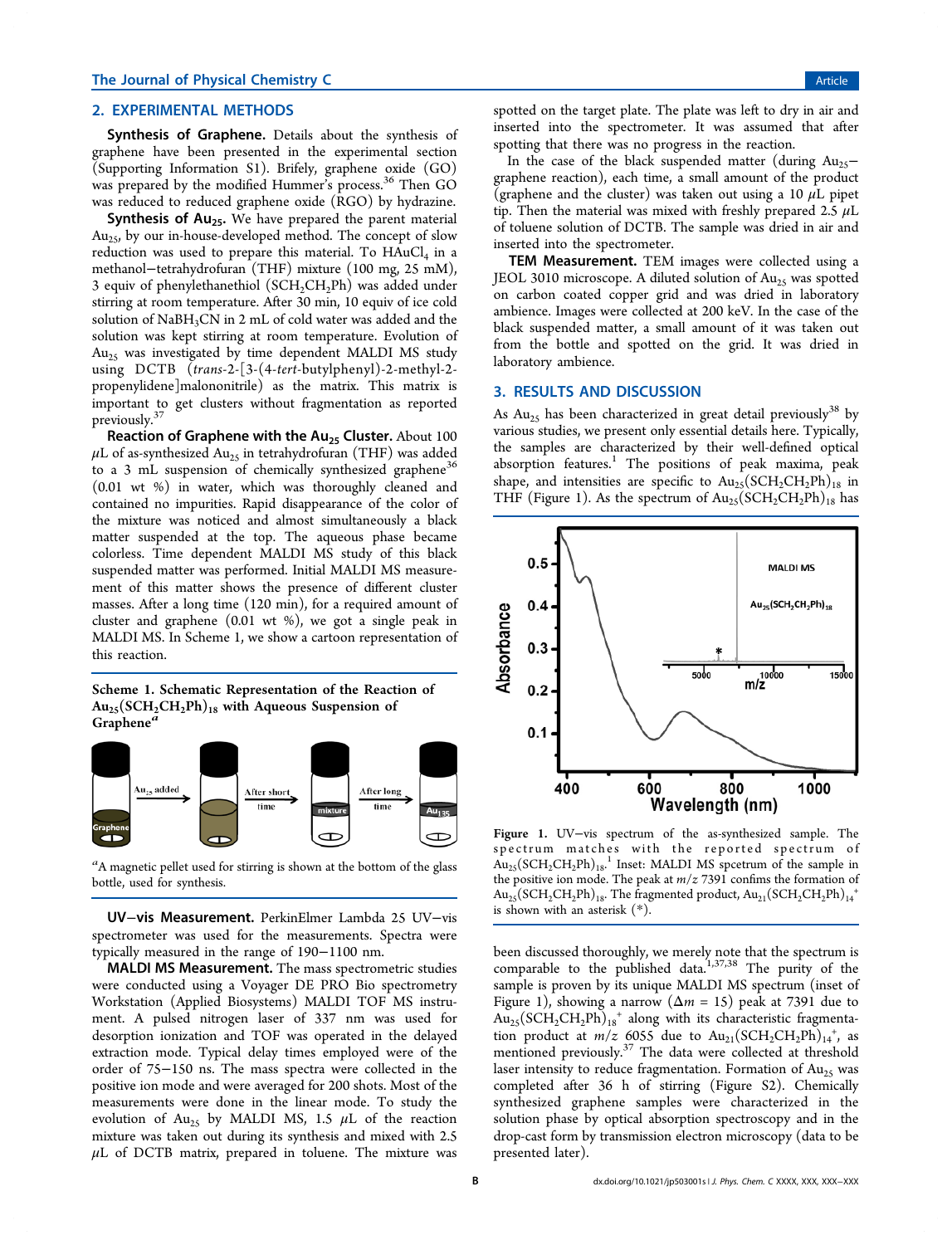MALDI MS of the black suspended material formed by the reaction between  $Au_{25}$  and graphene is shown in Figure 2. This



Figure 2. (a−d) Time dependent positive ion MALDI MS study of the conversion of  $Au_{25}$ . At zero time (a) a peak corresponding to pure Au<sub>25</sub> (main peak at  $m/z$  7391 and a fragment at  $m/z$  6055) is seen. The fragment is shown with an asterisk (\*). The main peak is expanded on the top. After 15 min, mixtures of clusters, including Au<sub>135</sub> were formed (b). With increasing time, the peak of Au<sub>135</sub> increases and peaks corresponding to lower *m*/*z* decrease in intensity (c). (d) Spectrum shows that  $Au_{135}$  has been formed after 120 min for a mixture of 0.01 wt % graphene (3 mL) and 27  $\mu$ M Au<sub>25</sub> (100  $\mu$ L). Dication  $(2+)$  of Au<sub>135</sub> is seen in MALDI MS, marked on trace (d). Insets: (i) The presence of two phases of the reaction mixture, cluster  $(Au_{25})$  and graphene; and (ii) the final product of  $Au_{135}$  on the graphene surface.

transformation shows a gradual evolution of a peak at *m*/*z* 34.4 kDa assigned to  $Au_{135}(SCH_2CH_2Ph)_{57}^+$  along with the simultaneous disappearance of the peak due to  ${\rm Au}_{25}$  (SCH<sub>2</sub>CH<sub>2</sub>Ph)<sub>18</sub><sup>+</sup>. The assignment of

 $\text{Au}_{135}\text{(SCH}_2\text{CH}_2\text{Ph)}_{57}$ <sup>+</sup> may have a slight uncertainty as other  $Au/SCH<sub>2</sub>CH<sub>2</sub>Ph$  combinations are possible (see below). We have seen a dication, assigned to  $[\text{Au}_{135}(\text{SCH}_2\text{CH}_2\text{Ph})_{57}]^{2+}$  at  $m/z$  17.2 kDa, which further supports the assignment. Occurrence of dication is a standard feature seen in MALDI MS of such large clusters.<sup>39</sup> However, as mass measurements at this mass range have some inaccuracy, it is safe to describe these clusters as " $35 \pm 1$  kDa clusters".

One may wonder whether the new mass peak at 34.4 kDa is an adduct of  $Au_{25}(SCH_2CH_2Ph)_{18}$  with graphene as such ultrathin sheets are expected to wrap around a cluster. This possibility was investigated. Graphene sheets prepared are of different sizes (to be seen below from the TEM data) and obviously the adduct peaks derived from them should be composed of multiple maxima, reflecting the polydispersity of graphene in a given preparation. Also at higher laser powers, such peaks are expected to fragment, giving carbon or carbon cluster losses which were not observed. Multiple preparations of graphenes produced the same peak. These made us conclude that graphene is not part of the mass peak. Larger width of the peak in comparison to the narrow peak of  $Au_{25}$  was a concern. To find out whether this is due to the inherent reduction in resolution at higher masses in a liner time-of-flight measurement, the spectra of similar samples at higher masses were compared. MALDI MS spectra of gold clusters of lysozyme  $(Lyz)^{40}$  and parent Lyz are shown in Figure S3. These comparisons suggest that the observed peak is due to single cluster. The broadness of the feature is due to reduced instrumental resolution at high masses as revealed from the protein mass spectrum (Figure S3).

It is important to point out that MALDI MS was measured at threshold laser powers which result in spectra at no or reduced fragmentation. $37$  This complete conversion occurs at a finite time interval (more details are below) after which no  $Au_{25}$  was detected in the solution, at the interface. In between these two times, several features were observed in the lower mass region (*m*/*z* 8000−18000) which are attributed to intermediate products. From our time dependent study, we have shown that  $Au_{33}$ ,  $Au_{38}$ ,  $Au_{55}$ , and some other clusters (the ligand shell is neglected in this description) were formed at the lower mass



**Figure 3.** (A) MALDI MS spectra with increasing graphene concentration for a constant Au<sub>25</sub> concentration.  $(\mathsf{a_1})$  Data corresponding to Au<sub>25</sub> alone. The peak marked  $*$  is due to the fragment, Au $_{21}$ L<sub>14</sub>+. (a<sub>2</sub>) Data at lower concentration (0.005 wt %) of graphene where complete conversion of Au<sub>25</sub> to Au<sub>135</sub> has not taken place. It shows some peaks at lower mass. (a<sub>3</sub>) At higher concentration (0.01 wt %) of graphene, complete conversion to Au<sub>135</sub> has happened. Both the spectra were collected after 180 min of mixing the reactants. Dication of  $Au_{135}$  is marked on the above figure. (B) Time dependent conversion of  $\rm{Au}_{25}$  for a fixed graphene concentration at different  $\rm{Au}_{25}$  concentrations. I<sub>P</sub> and I<sub>R</sub> represent the intensity of  $\rm{Au}_{135}$  and  $\rm{Au}_{25}$ in the MALDI MS spectra. Traces b<sub>1</sub>, b<sub>2</sub>, and b<sub>3</sub> represent final concentrations of Au<sub>25</sub> in solutions (3.17, 1.68, and 0.87 µM, respectively). Statistics refer to data from multiple measurements. (C) A plot of slope vs surface concentration derived from panel B.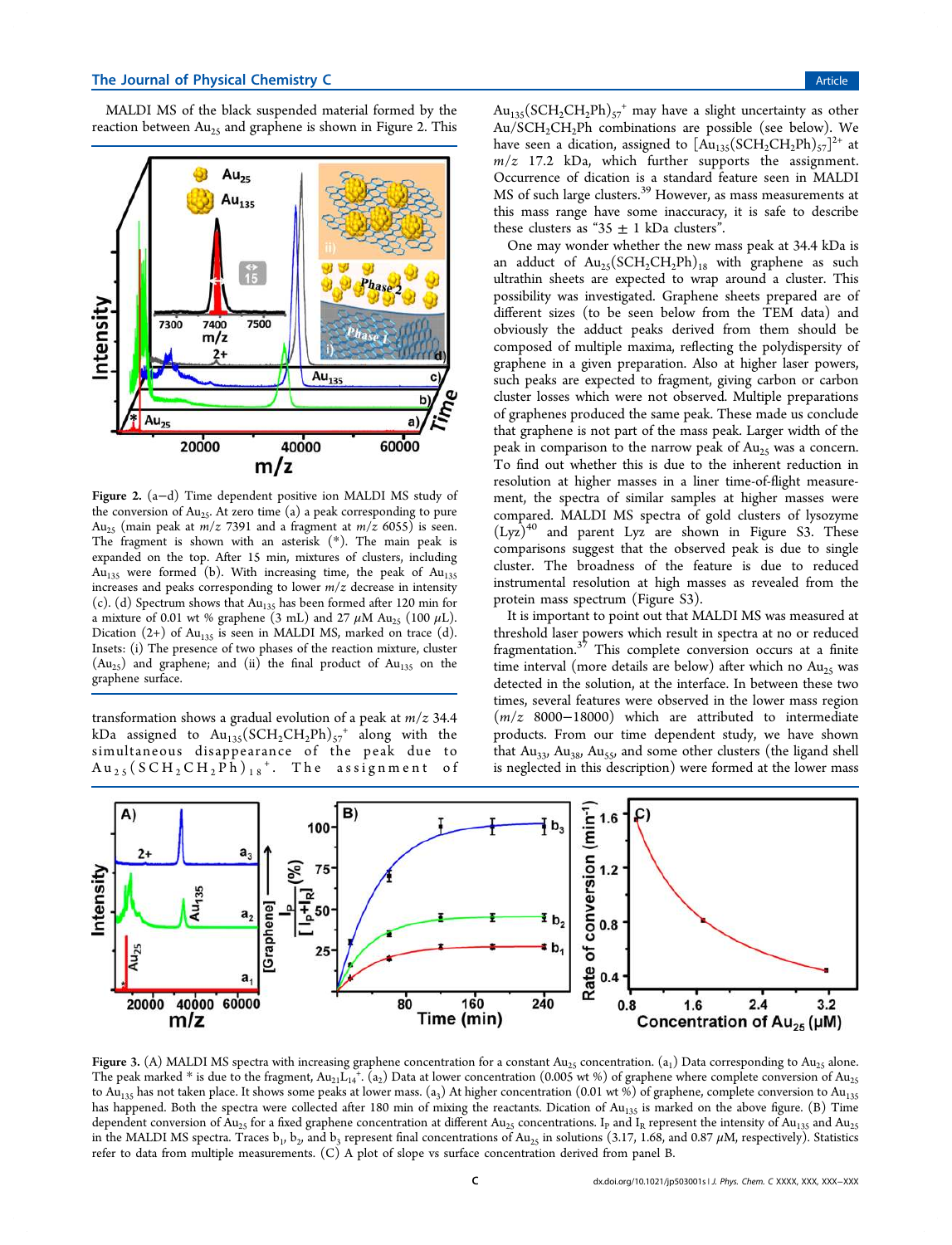

Figure 4. (A) TEM image of chemically synthesized graphene alone. The nanometer thin folding (marked) indicates that the sheets imaged contain two-three layers of chemically synthesized graphene. (B) Image of graphene surface containing clusters  $(Au_{135})$ . Some clusters are marked with circles. Outside the graphene surface, there was no cluster. It proves that the conversion happened only on graphene surfaces. Number of folding has decreased significantly in panel B.

region during the conversion process (Figure S4). This confirms that the transformation is nonstoichiometric. The product ion,  $Au_{135}(SCH_2CH_2Ph)_{57}$ <sup>+</sup> has much larger width than  $Au_{25}(SCH_2CH_2Ph)_{18}^+$  due to distribution in ligand composition as well as reduced resolution at the higher mass range. Due to this reason, the exact composition of the product may have some variation. A stable cluster known in this mass range is  $Au_{144}(SCH_2CH_2Ph)_{60}$ . Actual mass of  $Au_{144}(SCH_2CH_2Ph)_{60}$  is 36.5 kDa as measured by electrospray ionization mass spectrometry (ESI MS). But MALDI MS for the product shows a peak around  $\sim$ 34 kDa.<sup>41</sup> It is likely that  $Au_{144}(SCH_2CH_2Ph)_{60}$  with some fragmentation is observed here. Although the exact composition of the product is uncertain, we note that only one product was seen.

The transformation is sensitive to both concentration of the cluster and graphene. For a given cluster concentration, increasing graphene content converts all the clusters to  $Au_{135}$ . As shown in Figure 3A, at a lower graphene concentration  $(0.005 \text{ wt } %$ , trace  $a_2)$ ,  $Au_{25}$  is observed even after 48 h of reaction. At higher concentration (0.01 wt %, trace  $a_3$ ) of graphene, conversion to  $Au_{135}$  takes place where the  $Au_{25}$  peak is not any more visible. Further, upon increasing cluster concentration, for a fixed graphene concentration (0.01 wt %), we see reduced conversion (Figure 3B). While at lower cluster concentration all the clusters convert to  $Au_{135}$ , at increasing cluster concentration, more clusters remain without conversion. This reduced efficiency of conversion continued even upon a longer reaction time.

While the transformed clusters are less susceptible for electron beam-induced aggregation, the parent  $Au_{25}$  is extremely sensitive to electron beam-induced aggregation and undergoes rapid coalescence (Figure S5). Smaller clusters such as  $Au_{25}$  grow in size with exposure to electron beam.<sup>42</sup> The molecular nature of  $Au_{135}$  is evident in the mass spectrum which exhibits a well-defined peak assigned to a specific composition. From the MALDI MS study, we have seen that  $Au<sub>135</sub>$  is resistant toward fragmentation upon increasing laser intensity used to perform desorption-ionization (Figure S6). Generally, clusters show severe laser intensity-dependent fragmentation in which more of lower mass ions are observed at increasing laser fluence. The increased stability observed is due to the fact that the clusters are attached to the graphene surface which efficiently removes the excitation energy.

The slope of the curves in Figure 3B gives the rate of conversion to  $Au_{135}$  at different times. The rate is rapid at initial times, slows down gradually, and finally becomes zero at very large times. The low time values of the rate of conversion, *k*, have been plotted as a function of the  $Au_{25}$  surface concentration, *c*, on the graphene surface (Figure 3C). The best fitted line shows that  $k = \lambda/c$ , the dynamical information being incorporated in λ which has the dimension [*L* <sup>2</sup>*T*] −1 . Such dynamical quantity is dimensionally consistent with mean squared displacement (MSD)  $\langle r^2 \rangle \propto t^{-1}$  over the surface as a function of time, *t*. Such MSD can be found if the particle motion is in a trapping potential of strength  $V_0$  in the presence of strong damping Γ. The mean squared fluctuations from the trapping center would decay as  $[1 + (V_0/\Gamma) t]^{-1}$ . Clearly the formation of  $Au_{135}$  clusters from the parent  $Au_{25}$  clusters is governed by the trapping of the smaller clusters in a deep potential well generated by the graphene surface.

Figure 4 compares the TEM images of chemically stable graphene and gold cluster-nucleated graphene. The size of  $Au<sub>135</sub>$  is in the 2 nm range which agrees with the observed particle sizes, which are the expected sizes of clusters of this range.<sup>39</sup> Number of folds of the sheets has reduced after the reaction (Figure 4B). As the clusters are strongly adherent to the graphene surface, our efforts to separate  $Au<sub>135</sub>$  in solution for additional examination was unsuccessful.

The energy gain due to reduction of the surface curvature may be the main drive to trap the smaller clusters, leading to their coalescence, as suggested by the concentration dependence of the conversion rate. In the following we present a general mechanism of stabilization of clusters of precise size via the competition between the interfacial fluctuations and the energy scales of their interaction with the surface. Let us assume that the small clusters are driven by the curvature. The smaller clusters thus experience a chemical potential proportional to the local curvature on the surface. Let  $h(\vec{r})$  be the height of the surface and  $\rho(\vec{r})$  be the density of the smaller clusters on the surface at a point  $\vec{r}$ . The chemical potential experienced by the smaller clusters is then  $\mu(\vec{r}) = \lambda \hat{\nabla}^2 h(\vec{r})$ ,  $\lambda$ being the coupling parameter. We use the density functional free energy for a strongly interacting classical system, <sup>43</sup> consisting of the smaller clusters and the surface. The Gibbs free energy of the system consists of several components: The entropy of the smaller clusters given by  $\int d\vec{r} \rho(\vec{r}) \ln(\vec{r})$ ; the entropy of height fluctuations of the surface  $\int d\vec{r}h(\vec{r}) \ln h(\vec{r});$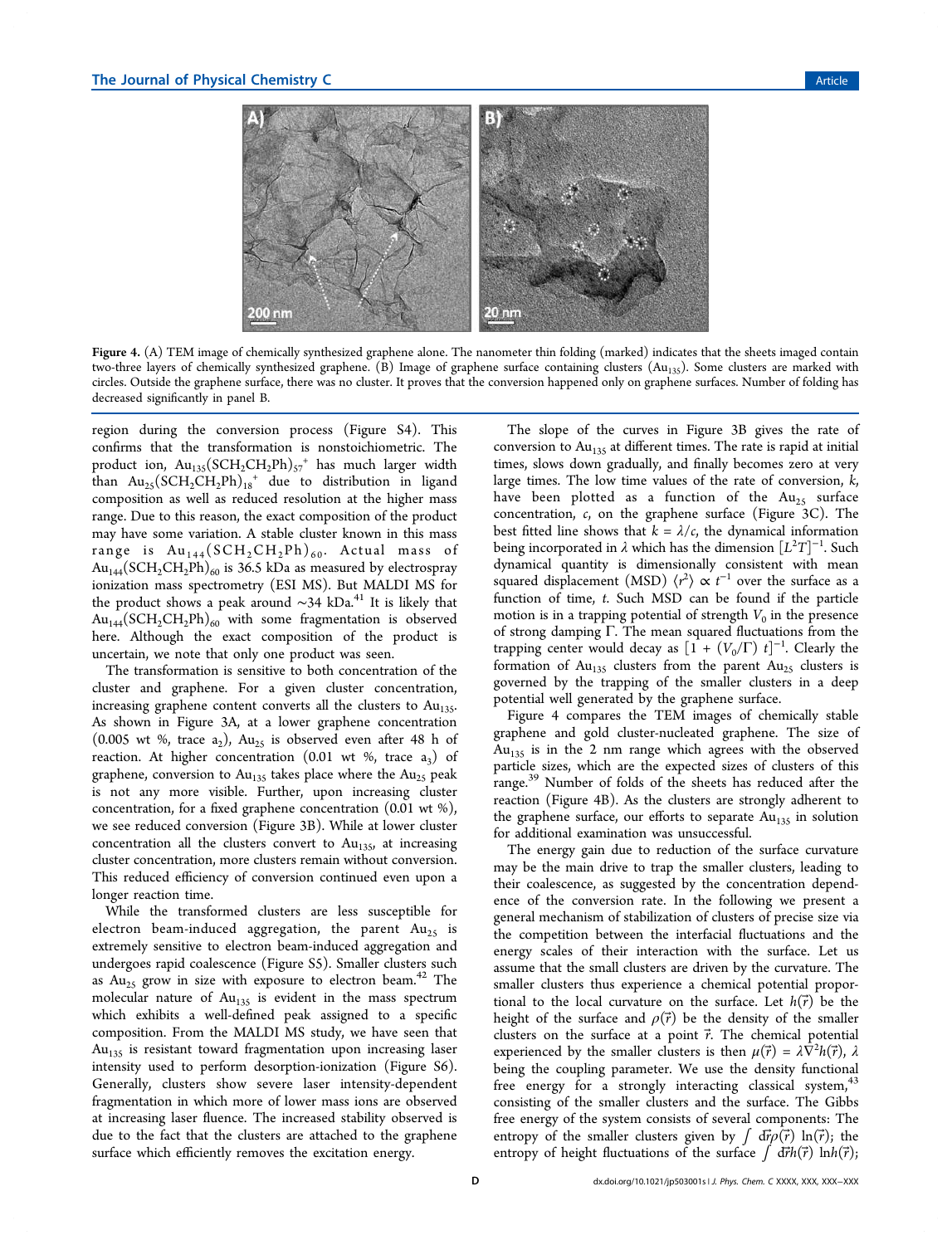the contributions due to correlated changes in density of the smaller clusters and in the surface height, given by  $-(1/2)$  ∫  $d\vec{q}$ c $(\vec{q})$ | $\delta\rho(\vec{q})$ |<sup>2</sup> and  $-(1/2)\int d\vec{q}\alpha(\vec{q})$ | $\delta\vec{h}(\vec{q})$ | $^2$ , respectively. The wave vector modes  $\delta \rho(\vec{q})$  and  $\delta h(\vec{q})$  indicate heterogeneity with respect to the mean density and average surface height, while  $c(\vec{q})$  and  $\alpha(\vec{q})$  denote their correlations, respectively. Finally we add the contributions due to the chemical potential coupling between the smaller clusters and the surface, resulting in  $\int \mu(\vec{r}) \delta \rho(\vec{r}) d\vec{r}$ . The net free energy *F* of the system is given by the sum of these contributions. The equilibrium heterogeneity of the structure spontaneously supported by the system is given by the simultaneous conditions  $\partial F/\partial \rho(\vec{q})$  = ∂*F*/∂*h*( $\vec{q}$ ) = 0. We consider the standard Ornstein–Zernike form for the correlation functions:<sup>43</sup>  $c(q) = c_0/(q^2 + \xi_0^2)$ ,  $\xi_0$ being the particle correlation length and  $c_0$  related to the inverse of the bulk compressibility; and similarly  $\alpha(\vec{q}) = \alpha_0/q^2 +$  $\xi_s^2$ ;  $\xi_0$  being the correlation length of the surface height fluctuations and  $\alpha_0$  given by the inverse of surface compressibility. For large  $\lambda$ ,  $L \approx q^{-1} \propto \lambda \xi_0 / c_0^{1/2}$ , for a given concentration of graphene. At very low particle densities,  $c \approx 1$ , the correlation length typically extends to a few particle diameters so that *L* is about a few nanometers so far as  $\lambda$  is a finite number. *L* compares well to the size of Au<sub>135</sub> clusters. The theory of interacting fluids shows<sup>43</sup> that  $c_0 \approx -\infty$  for a high density incompressible fluid and  $c_0$  decreases with decreasing particle density. Thus, lower density of the particles facilitates the formation of bigger clusters which is qualitatively supported by the experimental observations. On the other hand,  $\lambda$  can be taken to increase with increasing graphene concentration so that the stabilization of large clusters would be favored, as found in the experiments.

Our phenomenological model hints at the most dominant factors underlying the experimental observations. This also indicates what aspects should be looked into in ab initio calculations. We must add here that the dynamics of the system can be captured only within Carr−Parinello type ab initio calculations which are too expensive to carry out, unless the specific aspects of the phenomenon are known from simplistic calculations. We know that the system under discussion is not a metal particle alone; it has a molecular shell. Nevertheless, it is a particle on a deformable surface. The dynamics of such a complex system in its simplest form is considered here.

### 4. CONCLUSION

In summary, we established the coalescence of clusters of finite size to form a larger cluster at graphenic interfaces. In particular, the role of the interface has been ascertained by both experiments and model theoretical calculations in stabilizing the large clusters. Our methodology with diverse clusters and high surface area substrates will allow the creation of atomically precise clusters directly on such supports. Extension of this study to fullerene and carbon nanotubes may be useful to produce new clusters. Such materials are expected to have novel applications via controlled tuning of the structural and electronic properties of both the deposited clusters and the support surfaces.

### ■ ASSOCIATED CONTENT

#### **6** Supporting Information

Figure S1−S6 are included. This material is available free of charge via the Internet at http://pubs.acs.org.

## ■ AUTHOR INFORMATION

### Corresponding Author

\*E-mail: pradeep@iitm.ac.in.

#### Notes

The authors declare no competing financial interests.

### ■ ACKNOWLEDGMENTS

We thank the Department of Science and Technology, Government of India for constantly supporting our research program on nanomaterials. A.G. thanks the Council of Scientific and Industrial Research (CSIR) for a fellowship.

### ■ REFERENCES

(1) Qian, H.; Zhu, M.; Wu, Z.; Jin, R. Quantum Sized Gold Nanoclusters with Atomic Precision. *Acc. Chem. Res.* 2012, *45*, 1470− 1479.

(2) Yang, H.; Wang, Y.; Huang, H.; Gell, L.; Lehtovaara, L.; Malola, S.; Häkkinen, H.; Zheng, N. All-Thiol-Stabilized Ag<sub>44</sub> and Au<sub>12</sub>Ag<sub>32</sub> Nanoparticles with Single-Crystal Structures. *Nat. Commun.* 2013, *4*, 2422.

(3) Sivaramakrishnan, S.; Chia, P.-J.; Yeo, Y.-C.; Chua, L.-L.; Ho, P. K. H. Controlled Insulator-to-Metal Transformation in Printable Polymer Composites with Nanometal Clusters. *Nat. Mater.* 2007, *6*, 149−155.

(4) Arenz, M.; Landman, U.; Heiz, U. CO Combustion on Supported Gold Clusters. *Chem. Phys. Chem.* 2006, *7*, 1871−1879.

(5) Zhu, Y.; Qian, H.; Drake, B. A.; Jin, R. Atomically Precise  $Au_{25}(SR)_{18}$  Nanoparticles as Catalysts for the Selective Hydrogenation of α,β-Unsaturated Ketones and Aldehydes. *Angew. Chem., Int. Ed.* 2010, *49*, 1295−1298.

(6) Häkkinen, H. The Gold-Sulfur Interface at the Nanoscale. Nat. *Chem.* 2012, *4*, 443−455.

(7) Xavier, P. L.; Chaudhari, K.; Baksi, A.; Pradeep, T. Protein-Protected Luminescent Noble Metal Quantum Clusters: an Emerging Trend in Atomic Cluster Nanoscience. *Nano Rev.* 2012, *3*, 14767.

(8) Diez, I.; Ras, R. H. A. Fluorescent Silver Nanoclusters. *Nanoscale* 2011, *3*, 1963−1970.

(9) Geim, A. K. Graphene: Status and Prospects. *Science* 2009, *324*, 1530−1534.

(10) Castro, N. A. H.; Guinea, F.; Peres, N. M. R.; Novoselov, K. S.; Geim, A. K. The Electronic Properties of Graphene. *Rev. Mod. Phys.* 2009, *81*, 109−162.

(11) Berger, C.; Song, Z.; Li, T.; Li, X.; Ogbazghi, A. Y.; Feng, R.; Dai, Z.; Marchenkov, A. N.; Conrad, E. H.; First, P. N.; de Heer, W. A. Ultrathin Epitaxial Graphite: Two-Dimensional Electron Gas Properties and a Route Toward Graphene-Based Nanoelectronics. *J. Phys. Chem. B* 2004, *108*, 19912−19916.

(12) Novoselov, K. S.; Geim, A. K.; Morozov, S. V.; Jiang, D.; Zhang, Y.; Dubonos, S. V.; Grigorieva, I. V.; Firsov, A. A. Electric Field Effect in Atomically Thin Carbon Films. *Science* 2004, *306*, 666−669.

(13) Miller, D. L.; Kubista, K. D.; Rutter, G. M.; Ruan, M.; de Heer, W. A.; Kindermann, M.; First, P. N.; Stroscio, J. A. Real-Space Mapping of Magnetically Quantized Graphene States. *Nat. Phys.* 2010, *6*, 811−817.

(14) Yin, P. T.; Kim, T.-H.; Choi, J.-W.; Lee, K.-B. Prospects for Graphene-Nanoparticle-Based Hybrid Sensors. *Phys. Chem. Chem. Phys.* 2013, *15*, 12785−12799.

(15) Wang, C.; Li, J.; Amatore, C.; Chen, Y.; Jiang, H.; Wang, X.-M. Gold Nanoclusters and Graphene Nanocomposites for Drug Delivery and Imaging of Cancer Cells. *Angew. Chem., Int. Ed.* 2011, *50*, 11644− 11648.

(16) Sreeprasad, T. S.; Maliyekkal, S. M.; Lisha, K. P.; Pradeep, T. Reduced Graphene Oxide-Metal/Metal Oxide Composites: Facile Synthesis and Application in Water Purification. *J. Hazard. Mater.* 2011, *186*, 921−931.

(17) Luedtke, W. D.; Landman, U. Slip Diffusion and Levy Flights of an Adsorbed Gold Nanocluster. *Phys. Rev. Lett.* 1999, *82*, 3835−3838.